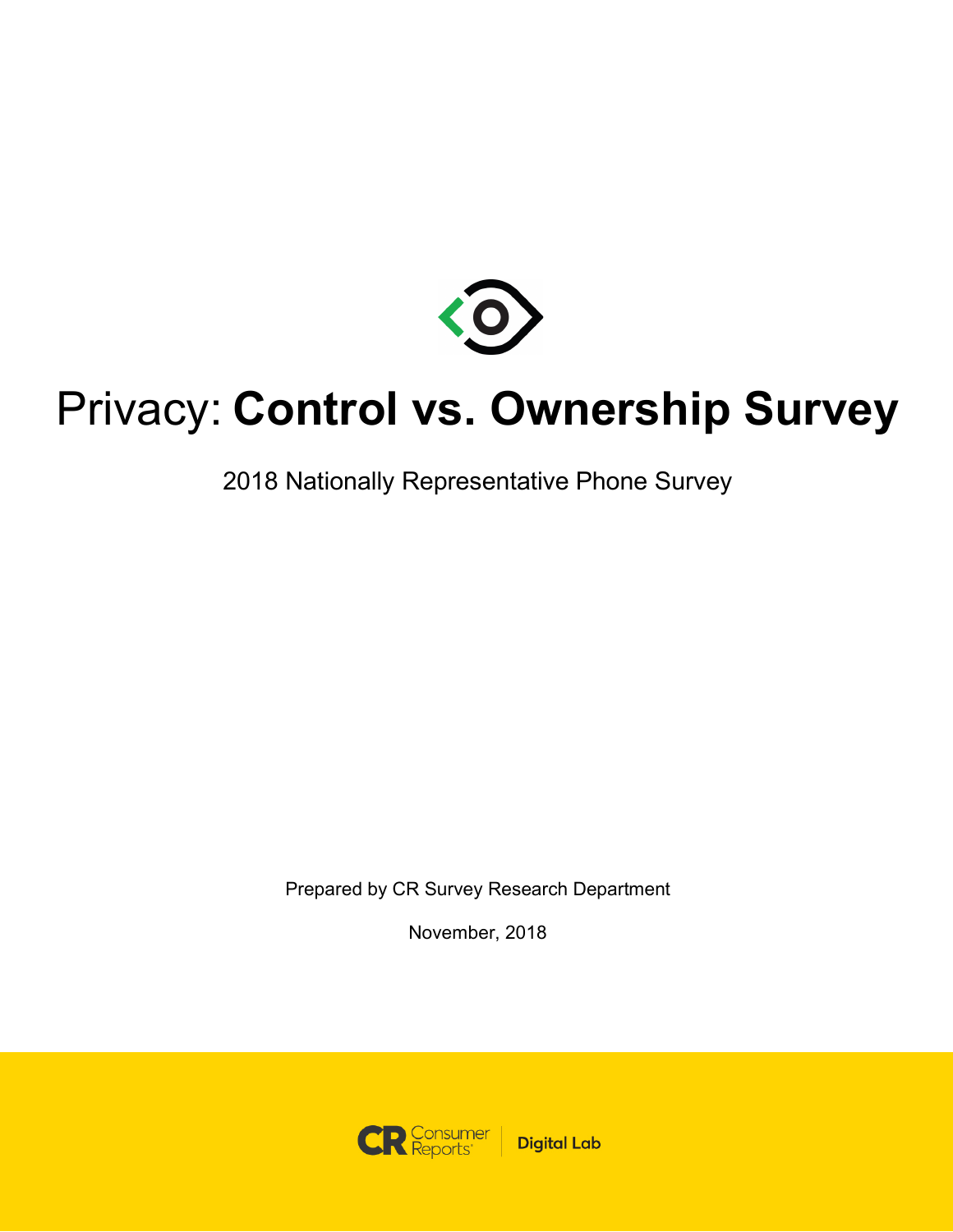### INTRODUCTION

In late October 2018, Consumer Reports conducted a nationally representative phone survey. The purpose of this survey was to assess Americans' views on data collected by technology companies with and without their permission. SSRS administered the survey to a nationally representative sample of 1,000 adult U.S. residents through its Omnibus Survey. Respondents were selected by means of random-digit dialing and were interviewed via landline or cell phone. The data were statistically weighted so that respondents in the survey are demographically and geographically representative of the U.S. population.

### DATA OWNERSHIP

30%

of Americans agree that companies should be the rightful owners of data they collect WITH your knowledge

To what extent do you agree or disagree that companies should be the rightful owner of the data they collect from or about you WITH your knowledge?

|                            | %    |
|----------------------------|------|
| Strongly agree             | 7    |
| Agree                      | 23   |
| Neither agree nor disagree | 14   |
| <b>Disagree</b>            | 26   |
| Strongly disagree          | 28   |
| Don't know                 | 2    |
| Refused                    | 0    |
| Base: All respondents      | 1000 |

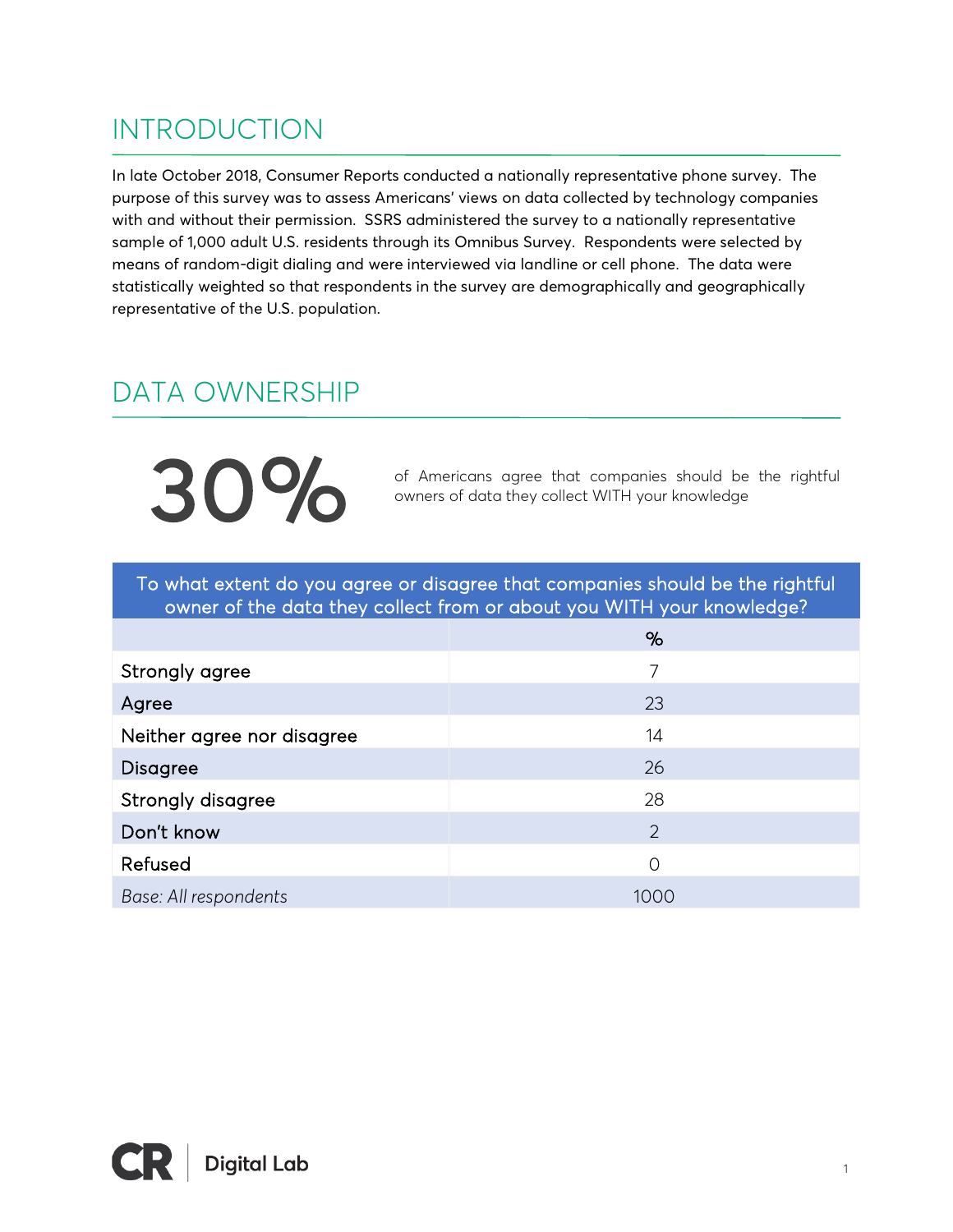### DATA OWNERSHIP

# 13%

of Americans agree that companies should be the rightful owners of data they collect WITHOUT your knowledge

To what extent do you agree or disagree that companies should be the rightful owner of the data they collect from or about you WITHOUT your knowledge?

|                            | %    |
|----------------------------|------|
| Strongly agree             | 6    |
| Agree                      | 7    |
| Neither agree nor disagree | 11   |
| <b>Disagree</b>            | 29   |
| Strongly disagree          | 45   |
| Don't know                 | 1    |
| Refused                    |      |
| Base: All respondents      | 1000 |

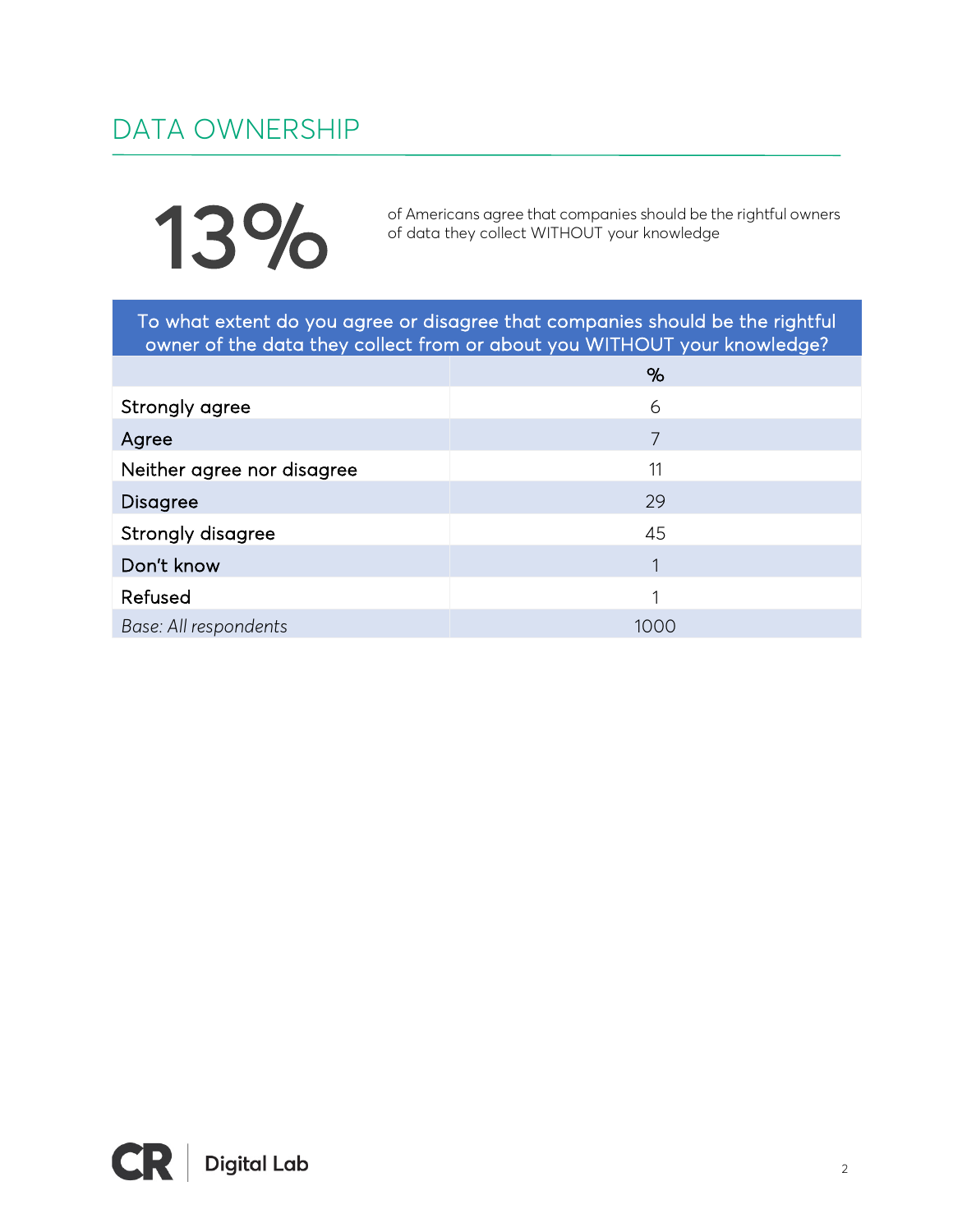#### DATA CONTROL

# 61%

of Americans agree we should be able to see and control everything companies know about us.

#### To what extent do you agree or disagree that you should be able to see and control everything companies know about you?

*For this question, control includes having the power to obtain all information the company has about you, to decide how the information companies have about you is used to do things like send you targeted advertising, and your ability to require companies to delete information that they have about you.* 

|                            | %           |
|----------------------------|-------------|
| Strongly agree             | 36          |
| Agree                      | 25          |
| Neither agree nor disagree | 10          |
| <b>Disagree</b>            | 15          |
| Strongly disagree          | 12          |
| Don't know                 | $\mathbf 1$ |
| Refused                    | 1           |
| Base: All respondents      | 1000        |